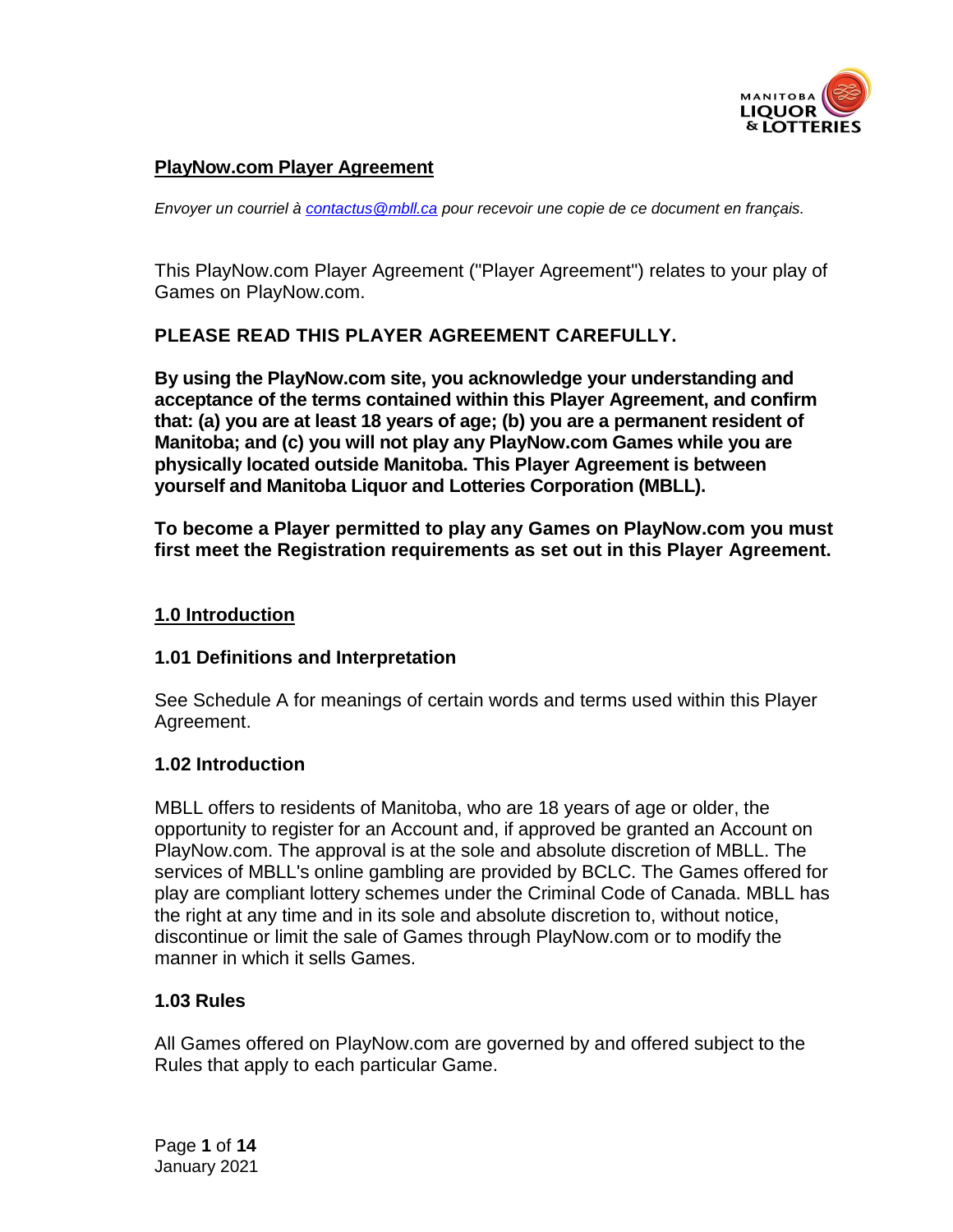

# **1.04 Legal Roles**

MBLL operates PlayNow.com for the purpose of marketing and distributing Games to Manitoba residents over the internet or through a mobile platform, as the case may be, using BCLC as a service provider. These Games include the lotteries authorized by WCLC and the other Games authorized by MBLL e.g. casino, poker, sport, bingo etc.

# **2.0 Registration**

### **2.01 Registration Requirements**

To become a Player permitted to play any Games on PlayNow.com you must first meet the following Registration requirements:

You must:

- (a) be at least 18 years of age;
- (b) be a resident of Manitoba;
- (c) be physically located within Manitoba;
- (d) not be involuntarily excluded from, or enrolled in a voluntary self-exclusion program available at any casino or gaming venue in Manitoba in which MBLL has an operational role including, but not limited to, PlayNow.com;
- (e) not be Otherwise Prohibited;
- (f) be able to satisfy any requirements MBLL may have from time to time to confirm your identity.

### **2.02 Account Balance Limit**

On Registration, you will be required to set your Account Balance Limit and gambling time limits subject to maximums in each case.

# **2.03 True, Accurate and Current Information**

You must provide MBLL with accurate and current Account information, and immediately update your Account information with any change to information you previously supplied to MBLL to ensure such information remains true, accurate and current.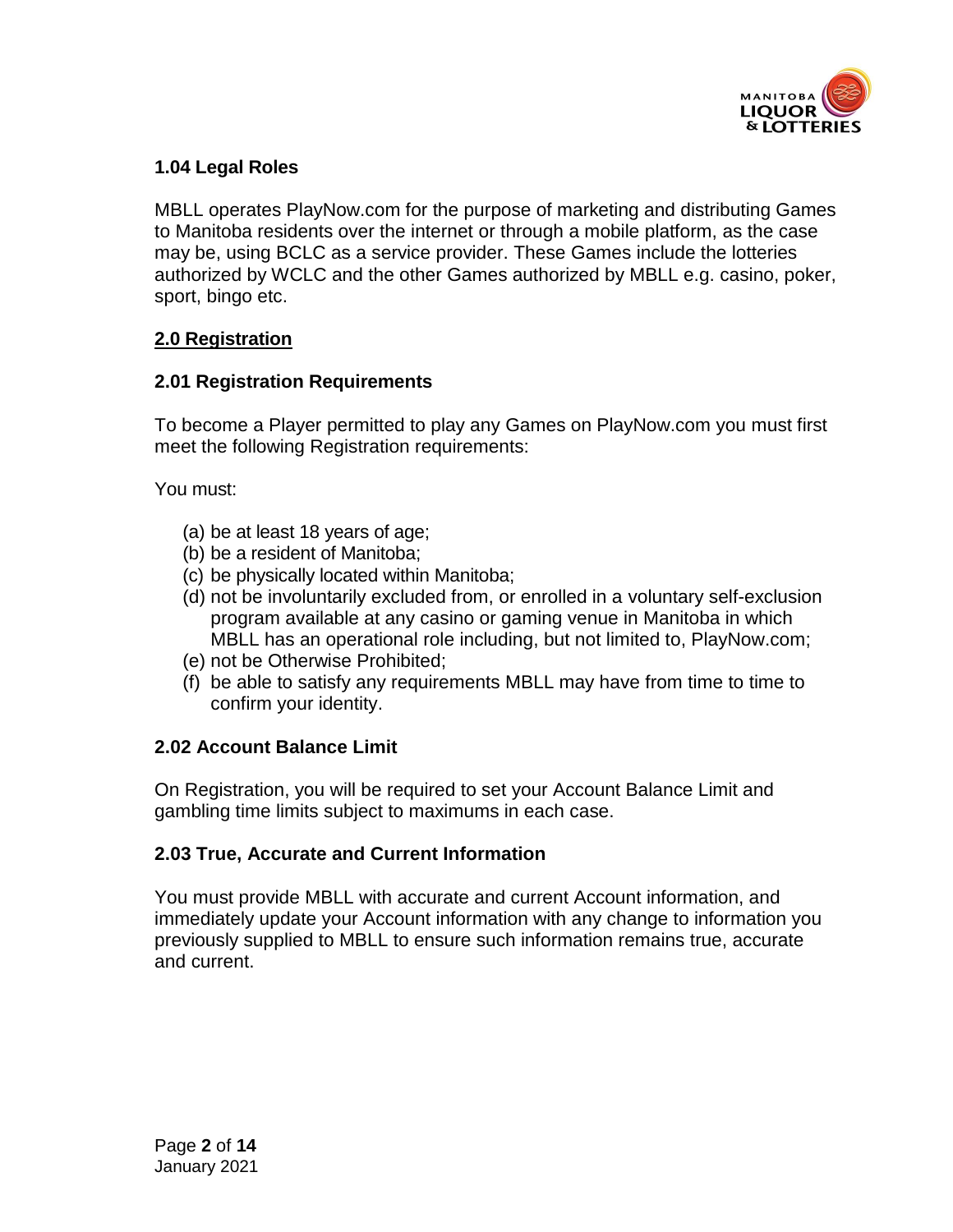

# **2.04 MBLL's Absolute Discretion to Refuse, Suspend or Terminate**

MBLL has the right at any time and in its sole and absolute discretion to, without notice, suspend, terminate, or refuse to grant an Account if you breach or are suspected of breaching any term of this Player Agreement, Rules, Terms of Use, Promotion Conditions or if MBLL is not satisfied that the Registration information you provided is true, accurate and current, or if MBLL in its sole and absolute discretion deems it appropriate.

### **3.0 Player Responsibility**

### **3.01 Personal Use**

You may only use your Account for personal use and are not permitted to use your Account or any content on PlayNow.com for any other purpose including business or commercial purposes.

# **3.02 Interfere With Games**

You will not interfere with or manipulate the operations of the Computer Systems or the normal play of any Game, nor will you attempt to do so.

### **3.03 Game Errors**

If you become aware that any Game contains an error, you must report this to MBLL immediately. Further, you agree not to take advantage of any such error.

### **3.04 No Play Outside of Manitoba**

You shall not use your Account or play, purchase or attempt to purchase any Game while you are physically located outside Manitoba or if you are no longer a resident of Manitoba.

### **3.05 Prohibited Activities**

You will not engage in Prohibited Activities. If you suspect a player is engaging in Prohibited Activities, you must report this to MBLL immediately. You acknowledge that playing online Games poses inherent risks including the risk that other players are engaging in Prohibited Activities. MBLL and its Authorized Suppliers will not be liable for any losses or damages incurred by you due to Prohibited Activities of other players.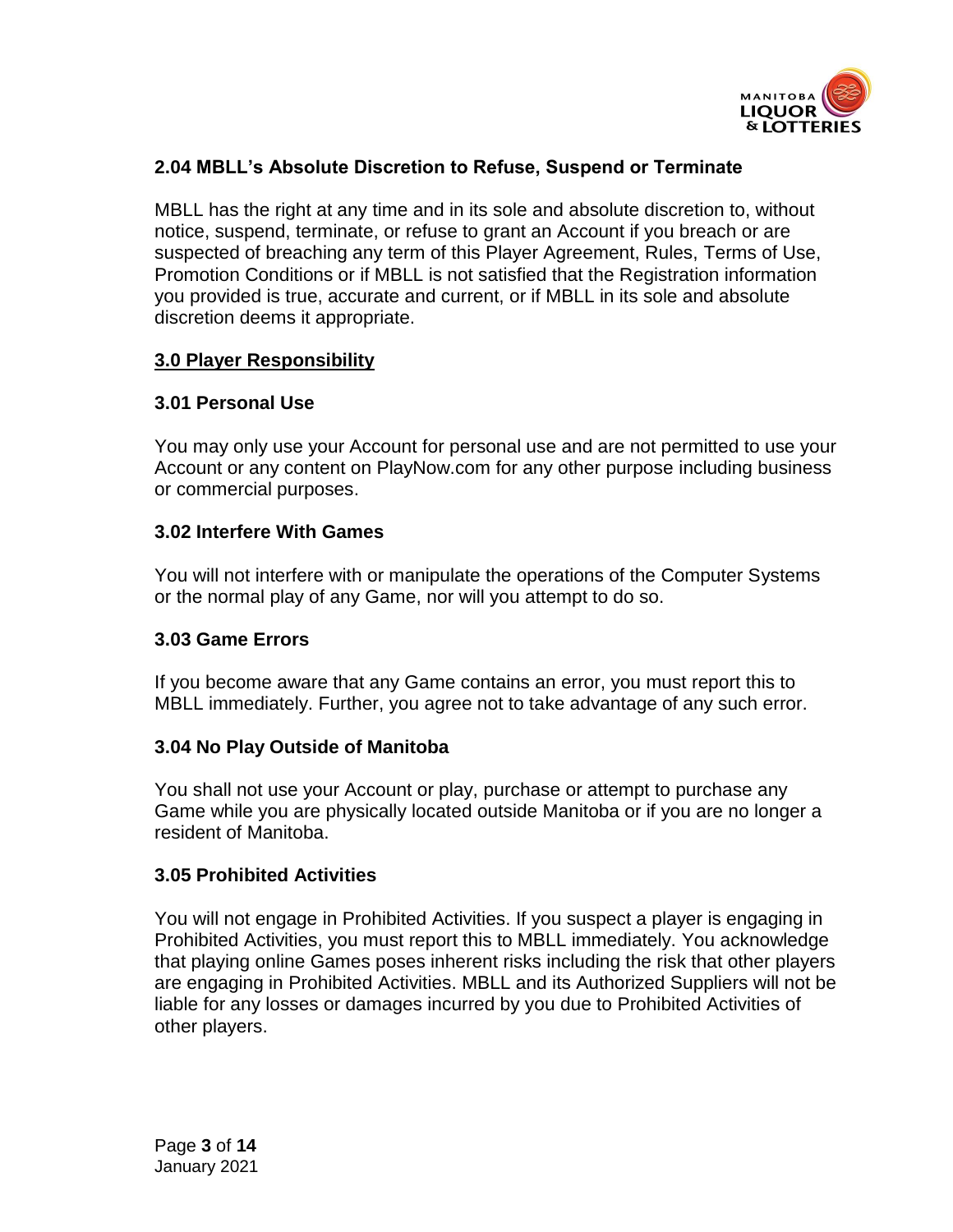

### **3.06 Responsibility to be Familiar with Rules**

MBLL has the right at any time and in its sole and absolute discretion to amend this Player Agreement, any Rules, Terms of Use, and Promotion Conditions. It is your responsibility to be familiar with the current Player Agreement, Rules, Terms of Use, and Promotion Conditions at all times. You acknowledge and agree that your continued use of PlayNow.com constitutes your acceptance of the terms of the Player Agreement, Rules, Terms of Use, and Promotion Conditions in force at that time.

# **4.0 Account**

### **4.01 Username and Password**

For your security, you must create your own unique username and password. You will be required to enter your username and password prior to accessing your Account. It is your responsibility to keep your username and password confidential. MBLL is not liable for any access to or use of your Account, including situations in which the access was unauthorized or unintended. This includes but is not limited to circumstances where you inadvertently or otherwise disclose your username and/or password, or where you use software that automatically enters your username and/or password, or where you have your internet browser configured to save your username and/or password.

### **4.02 Email Account**

You must provide an email account to be associated with your Account to receive email notifications from MBLL relating to your Account. It is your responsibility to keep your email account secure.

### **4.03 One Account**

You may hold only one (1) Account. Only the Player, acting on his or her own behalf, is permitted to use the Account.

### **4.04 Account Funding**

You must have sufficient funds in your Account in order to place a Bet.

### **4.05 Account Holder or Authorized User**

For all deposit methods involving an issuing financial institution (e.g. debit card, credit card, Interac online, PayPal, and online bill payments), you must be the primary account holder or an authorized user recognized by the issuing financial institution. On request, you must provide MBLL with such information and documentation as MBLL determines necessary to enable MBLL to verify your

Page **4** of **14** January 2021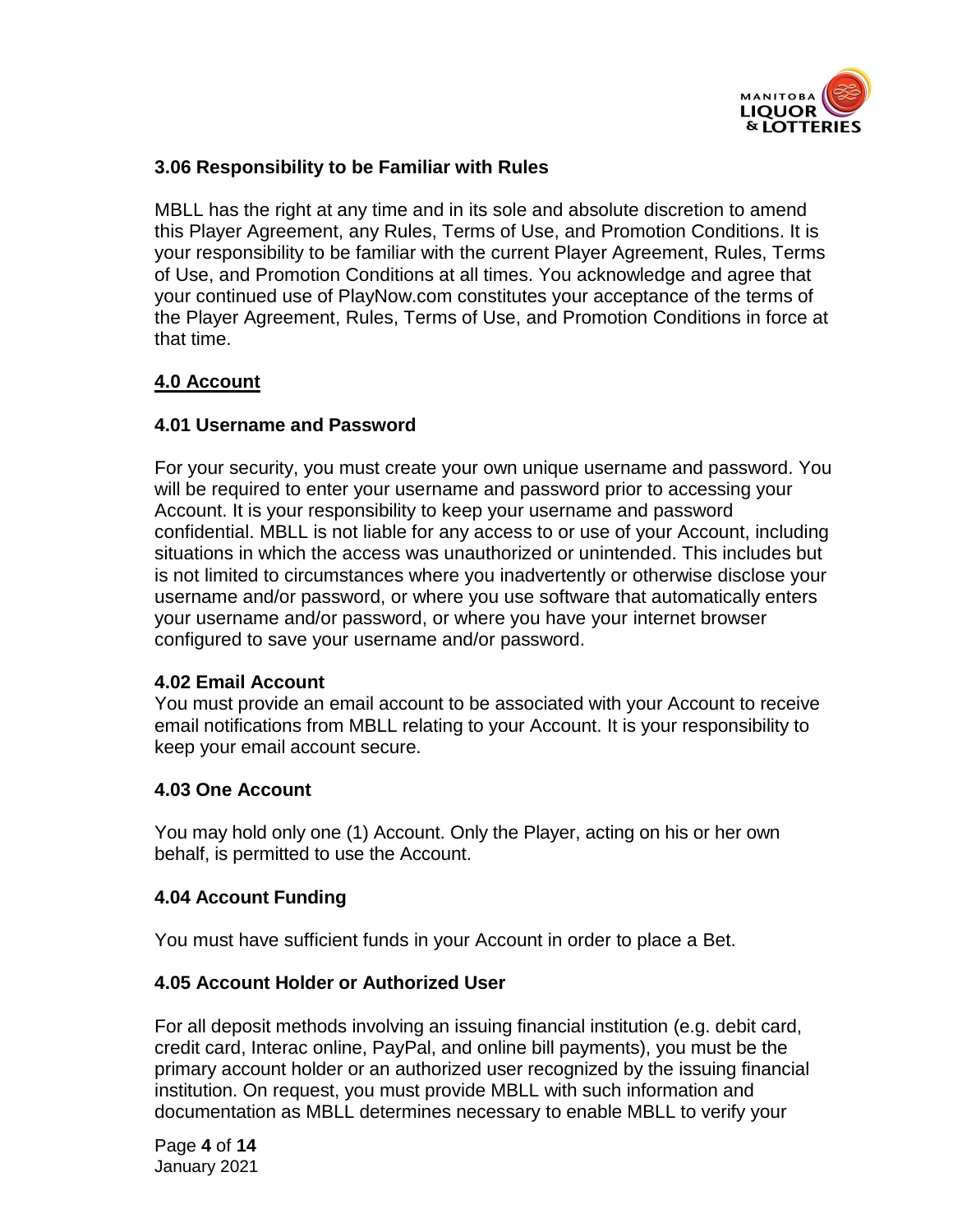

status as primary account holder or authorized user with the issuing financial institution. If you fail to comply with these obligations, MBLL may close your Account and you forfeit all rights to the balance in your Account.

### **4.06 Limits on Deposits**

You will not be able to deposit more than the Weekly Deposit Limit.

### **4.07 Account Balance Limit**

You will not be permitted to maintain more than the Account Balance Limit in your Account for longer than 72 hours. If you exceed this time period MBLL may initiate an Account withdrawal on your behalf. MBLL may, from time to time, change the amount of the Account Balance Limit.

### **4.08 Closing of Account by MBLL**

MBLL may close your Account if it is inactive for one year or more. In the event that MBLL closes your Account, you must provide MBLL with such additional information as MBLL determines necessary to facilitate delivery of the balance of the Account to you (deducting the value of any Tokens). MBLL will deliver balances under five dollars (\$5.00) only by Direct Deposit. In the event that you do not provide MBLL with such information within eight weeks of your Account being closed, you forfeit all rights to the balance in your Account.

# **4.09 Closing of Account by Player**

In the event that you wish to close your Account, you must provide MBLL with:

- (a) notice of your intent to close the Account in a form determined by MBLL; and
- (b) such additional information as MBLL determines necessary to enable MBLL to deliver to you the balance of the Account (except any balance from Tokens).

MBLL will deliver balances under five dollars (\$5.00) only by Direct Deposit. In the event that you do not provide MBLL with such information within eight weeks of your request to close your account, you agree that you shall forfeit all right to the balance.

# **5.0 Withdrawals**

### **5.01 Account Withdrawals**

Withdrawals from your Account will only be made in the following circumstances:

(a) As and when you submit a proper request;

Page **5** of **14** January 2021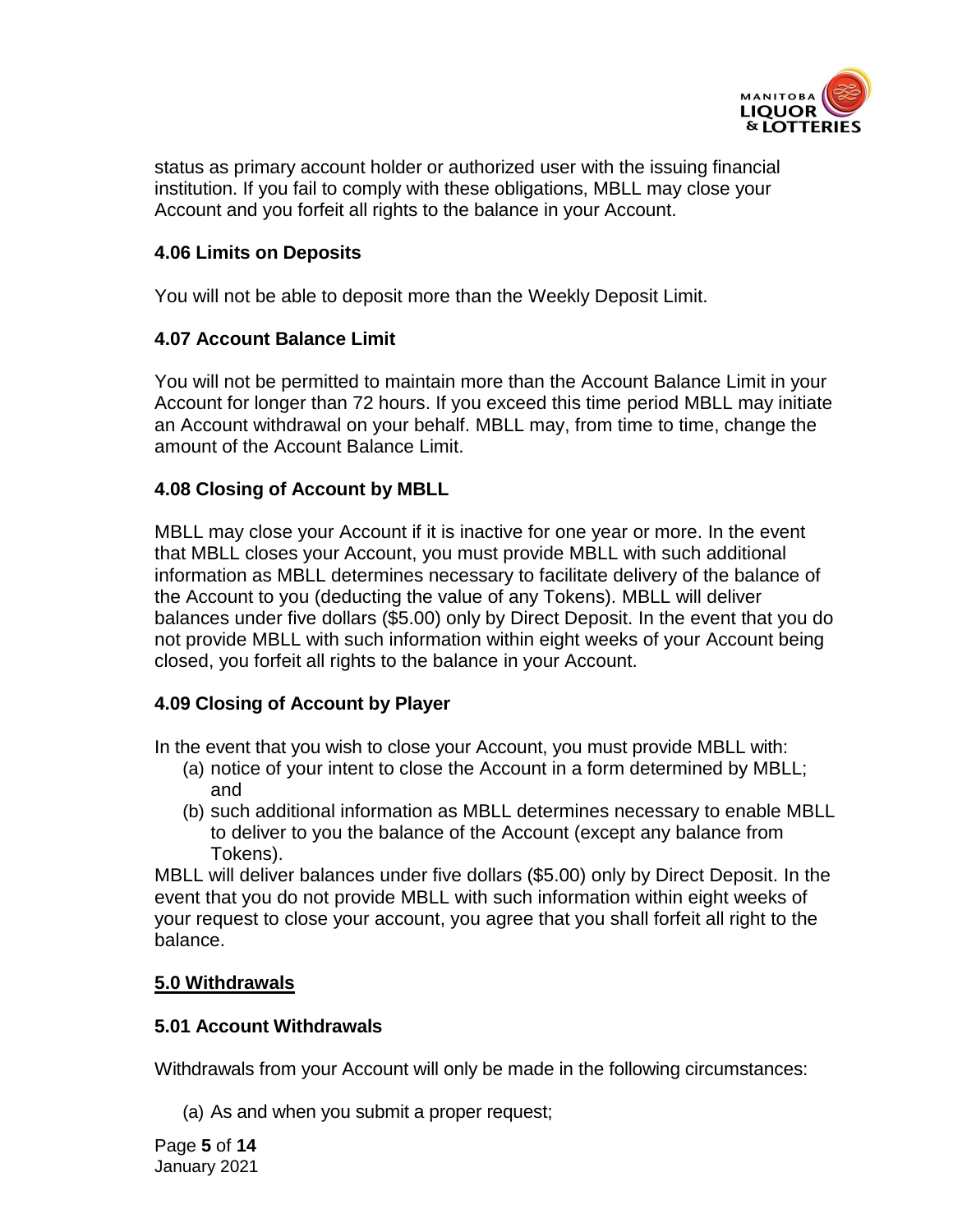

- (b) Upon a closure or termination of your Account;
- (c) In the event your Account exceeds the Account Balance Limit for more than 72 hours;
- (d) In the event you enroll in the PlayNow.com self-exclusion program or other self-exclusion program as referenced in Section 2.01 of this Player Agreement; and
- (e) In order to correct a payment processing error.

Except as otherwise set out in this Player Agreement, withdrawals to third party accounts are not permitted and withdrawals from your Account will only be processed to an account that is held by you, either alone or jointly with one or more persons, at a bank or other financial institution located in Canada and acceptable to MBLL. MBLL or its Authorized Suppliers, in its sole discretion, may from time to time process withdrawals by other appropriate means.

#### **5.02 Information and Documentation**

In order to process a withdrawal, MBLL may require information and documentation from you that it considers necessary or advisable in its sole discretion including, information and documentation MBLL determines necessary or advisable to:

- (a) verify your identity;
- (b) comply with applicable law or regulatory requirements including FINTRAC reporting obligations;
- (c) comply with MBLL's validation and security procedures;
- (d) prevent and investigate Prohibited Activities;
- (e) ensure compliance with the Player Agreement, Rules, Terms of Use, or Promotion Conditions.

### **5.03 Withdrawals less than \$100,000.00**

Withdrawals less than one hundred thousand (\$100,000.00) dollars will generally be paid by Direct Deposit. However, MBLL reserves the right to process such payments by way of cheque at a designated prize payout location.

#### **5.04 Withdrawals of \$100,000.00 or More**

Withdrawals of one hundred thousand (\$100,000.00) dollars or greater will be paid by cheque to you in person at a designated prize payout location.

### **5.05 Refunds of Unused Deposits**

Refunds of unused deposits made by credit card must be returned to the same credit card. Partial credit card refunds will only occur if the Account balance, at time of withdrawal request, is less than the original credit card deposit.

Page **6** of **14** January 2021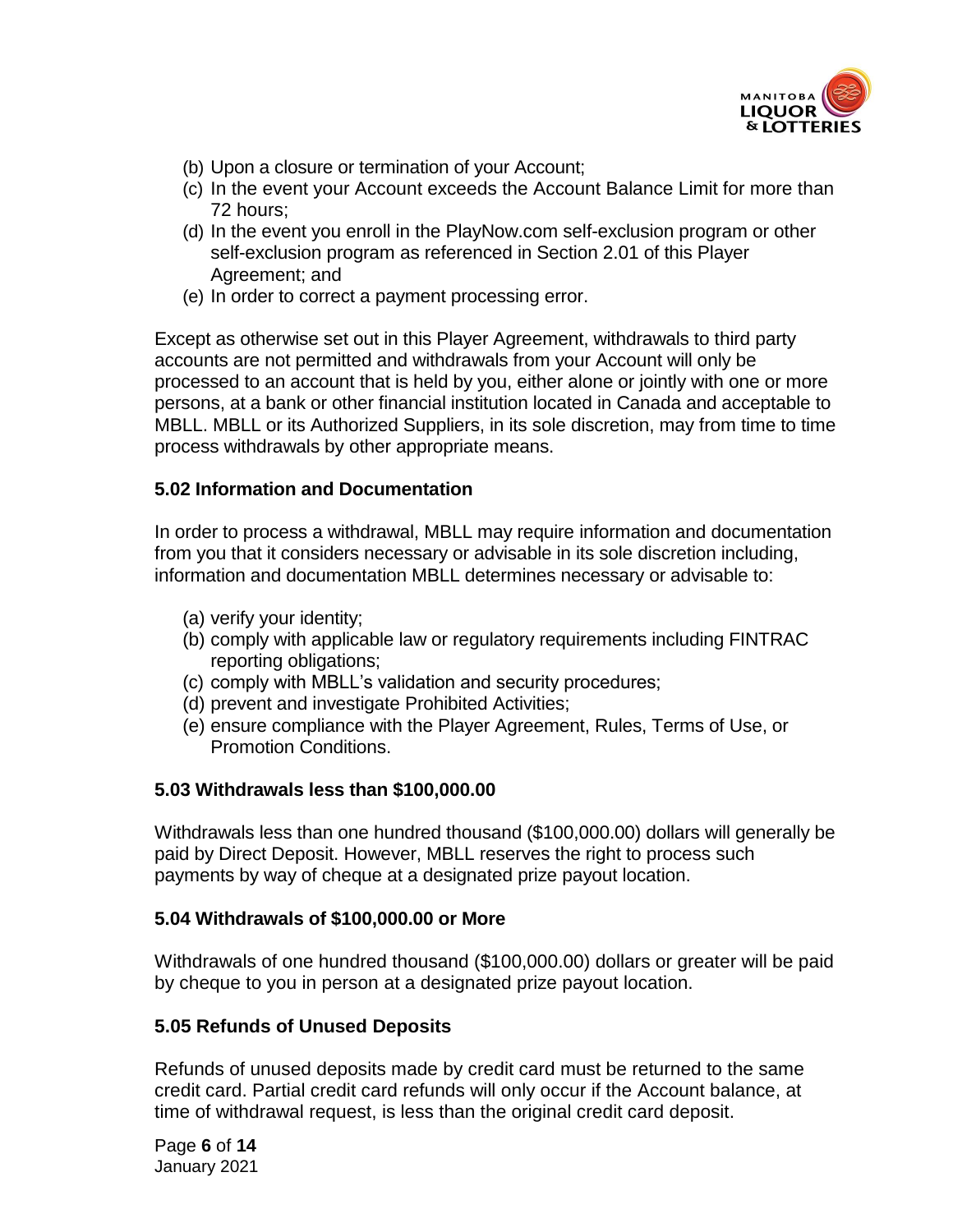

# **5.06 Chargeback**

In the event of a Chargeback, MBLL may, in its sole and absolute discretion, carry out one or more of the following actions:

- (a) Suspend your Account pending resolution of any dispute relating to the Chargeback;
- (b) Request information from you regarding the circumstances of the Chargeback and provide such information to the relevant financial institution for the purpose of resolving any dispute relating to the Chargeback;
- (c) Debit your Account with the amount of the Chargeback and if that debit results in a negative balance, claim from you the amount of such negative balance; and/or
- (d) Terminate your Account.

# **6.0 Tokens**

# **6.01 Acquiring Tokens**

From time to time, MBLL may offer incentives in the form of Tokens, the value of which will be credited to your Account. In some cases you will only receive the incentive if you consented to receive promotional communications.

### **6.02 Token Use**

The value of Tokens can be used for PlayNow.com Bets only. Tokens in your Account will be applied towards applicable PlayNow.com transactions before any other funds from your Account.

### **6.03 Limits on Token Use**

Any Token incentive may be discontinued at MBLL's discretion. Tokens will expire in accordance with any notice period as announced by MBLL.

### **7.0 Purchasing Game Bets on PlayNow.com**

### **7.01 Accuracy of Purchasing Game Bets and Play Decision**

You are solely responsible for ensuring the correctness of your Bet before play. In the event of any dispute or discrepancy regarding any Bet decision, THE INFORMATION IN THE COMPUTER SYSTEMS WILL PREVAIL, AND ONLY THE BETTING AND/OR PLAY DECISIONS RECORDED BY THE COMPUTER SYSTEMS WILL PARTICIPATE IN THE GAME.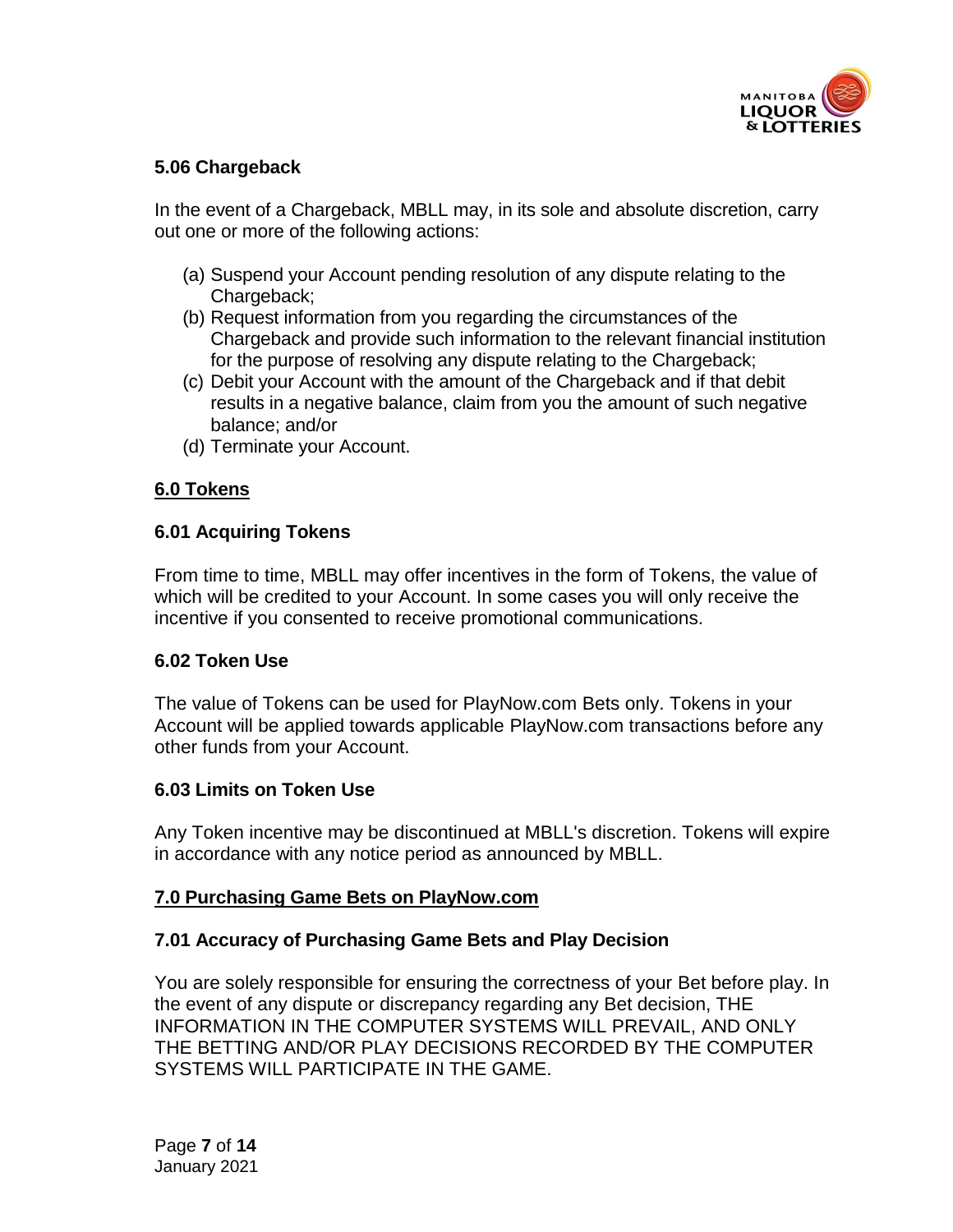

# **7.02 Notification and Receipts**

If your Bet is fully processed by MBLL prior to the cut-off time established, where applicable, MBLL will issue a Receipt which will show, among other things, the selection(s) and the date(s) of the draw(s) or event(s) for which the selection(s) are valid, the amount Bet, and a receipt ID number where applicable. All valid Receipts are deemed to be receipts/tickets under the applicable Rules that govern the particular Game.

# **7.03 No Cancellation of Bet Placed**

Once you have placed a Bet, you may not cancel it.

# **7.04 Right to Refuse**

MBLL reserves the right to refuse the play of any Games by a Player.

# **7.05 Cut-Off Times**

Betting and/or play decisions will not be accepted or processed after the posted cut-off time.

# **8.0 Player Protection**

### **8.01 Self-Exclusion**

Upon making an election to enroll in the PlayNow.com self-exclusion program, or upon enrollment in a voluntary self-exclusion program as referenced in Section 2.01 of this Player Agreement, MBLL will close your Account and pay out any unredeemed funds therein. Any balance from Tokens will not be paid out.

### **8.02 Privacy**

MBLL is committed to protecting your privacy in accordance with the PlayNow.com privacy statement. Your personal information will be collected in accordance with Manitoba's Freedom of Information and Protection of Privacy Act (FIPPA) and will be used, accessed, disclosed and stored by MBLL, both inside and outside Canada:

- (a) to administer and operate PlayNow.com;
- (b) to facilitate your registration to PlayNow.com and enable your use of PlayNow.com;
- (c) to communicate with you about your Account;

Page **8** of **14** January 2021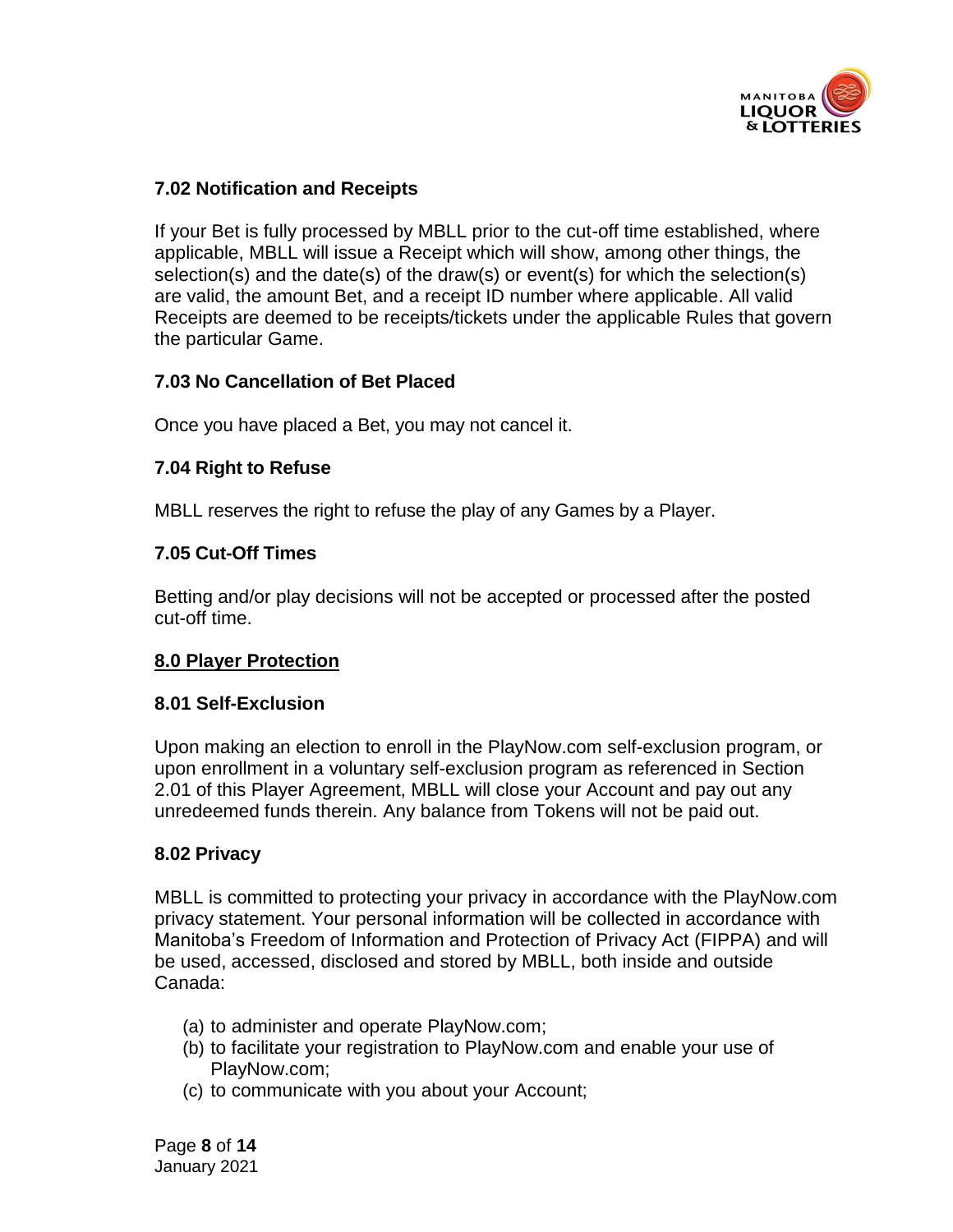

- (d) to send promotional communications in accordance with your communication preferences;
- (e) to customize the content and delivery of our products, services and marketing;
- (f) for research and data analysis purposes;
- (g) to maintain the security of PlayNow.com, including conducting security investigations;
- (h) to investigate Prohibited Activities, including suspected Prohibited Activities, and to report such activities to third parties MBLL determines to be appropriate in the circumstances including law enforcement agencies;
- (i) for winner publication purposes, including publication of your name, photograph, amount won and geographical location if you become a winner, in accordance with the Player Agreement and applicable Rules, Promotion Conditions and Terms of Use;
- (j) to comply with applicable laws, including ensuring you are accessing your Account from the appropriate jurisdiction;
- (k) to assist MBLL, and its Authorized Suppliers, with respect to any aspect or operation of PlayNow.com, as MBLL in its sole and absolute discretion deem necessary;
- (l) to assist MBLL, BCLC and/or their respective Provincial Governments with any aspect or operation of any existing or future responsible play programs, policies, measures or initiatives; and
- (m)to access your credit file for the purpose of identity verification only and not a credit check.

EFFECTIVE ON THE DATE YOU CLICK "I AGREE" YOU AGREE AND ACKNOWLEDGE THAT MBLL AND ITS AUTHORIZED SUPPLIERS MAY USE, ACCESS, DISCLOSE AND STORE YOUR PERSONAL INFORMATION BOTH INSIDE AND OUTSIDE CANADA FOR THE ABOVE PURPOSES.

# **9.0 Breach of Agreement**

### **9.01 Player Breach**

If you breach any term or condition of this Player Agreement, Rules, Terms of Use, or Promotion Conditions, MBLL shall be entitled to take one or more of the following actions as it determines in its sole and absolute discretion:

- (a) Close or terminate your Account;
- (b) Seize from your Account an amount MBLL determines necessary to compensate MBLL for its actual or potential losses or liabilities resulting from such breach;
- (c) Notify any third parties MBLL determines to be appropriate in the circumstances including law enforcement agencies; and
- (d) Take legal action against you including the right to claim all legal costs and expenses in making such action.

Page **9** of **14** January 2021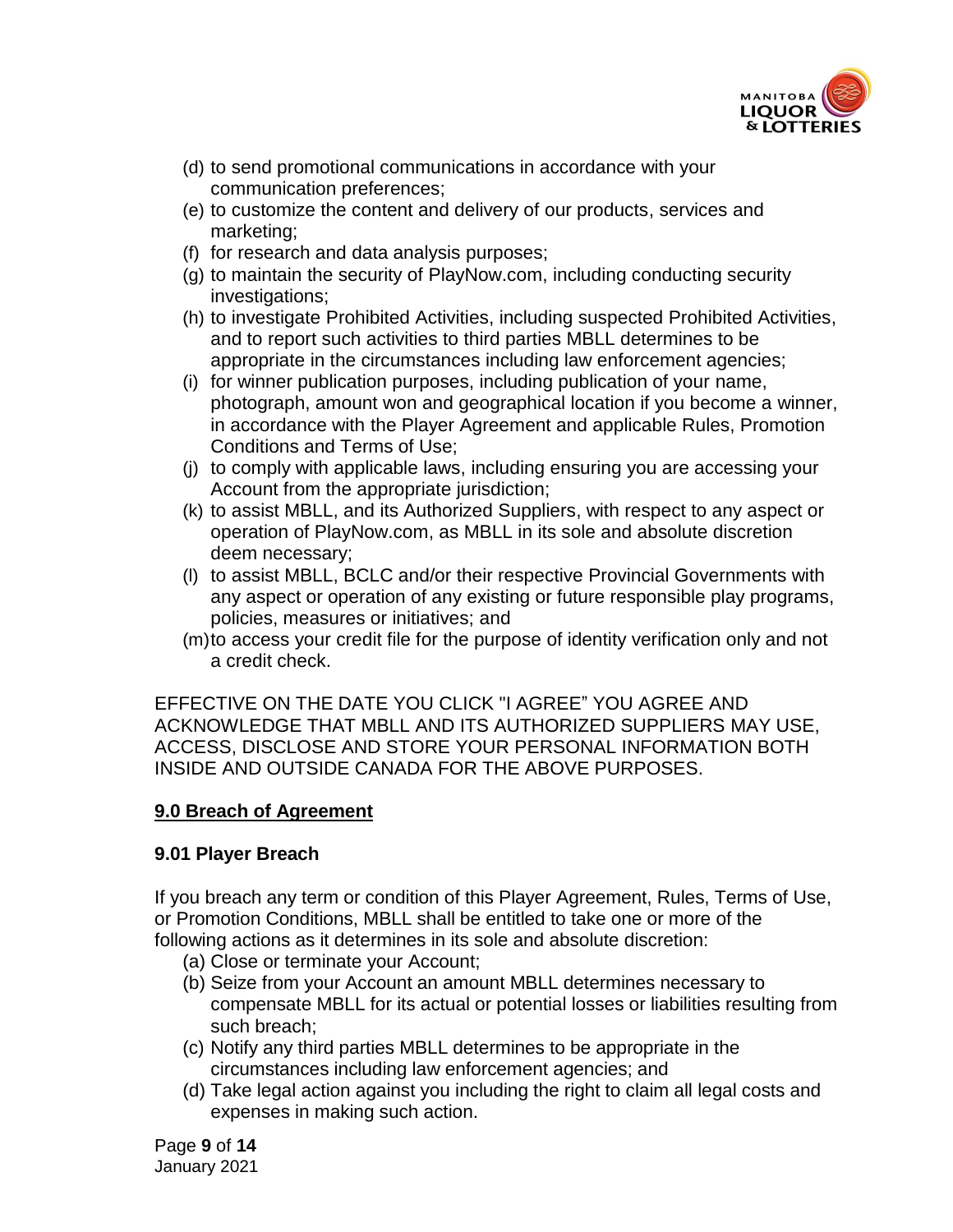

# **9.02 Right to Withhold Prizes**

MBLL has the right at any time and in its absolute discretion to, without notice, withhold any prize from you if you breach or are suspected of breaching any term of this Player Agreement, Rules, Terms of Use, or Promotion Conditions, including if MBLL is not satisfied that the Registration information you provided is true, accurate and current.

# **10.0 MBLL Errors**

You acknowledge that a number of circumstances may occur where a MBLL error occurs, including where MBLL accepts a Bet on a Game in error, awards a prize in error, credits your Account in error or processes a withdrawal from your Account in error. Such errors may arise from a computer malfunction or human error, including by a MBLL or Authorized Supplier employee or contractor. MBLL reserves the right to take all steps it deems necessary to correct such errors. In the event MBLL pays money to you in error you agree that you will hold such money in trust and return such money on demand to MBLL. You acknowledge and agree that when money paid to you in error is subsequently used for a Bet, MBLL may cancel such Bet and demand the return of any subsequent prize as also being held in trust for MBLL.

### **11.0 Limitation of Liability**

MBLL incurs no liability towards you as a result of a Force Majeure Event. In all other cases, whether the liability is contractual or in tort, including negligence on its part or that of its employees, or in the event of a technical malfunction caused by a failure of the Computer Systems or related technology, the liability of MBLL is limited, if the claim is based on a valid prize claim as determined by MBLL in its absolute discretion, to the cost of the prize or, otherwise, to the net loss of your participation in the Game in question that gave rise to the relevant liability, with net loss being the amount of your Bets for the Game less winnings from that Game. You agree that MBLL shall not be liable to you under any circumstances for a greater amount, including for any other alleged losses, costs or damages of any nature or type.

### **12.0 General**

### **12.01 Dispute**

In the event of a dispute arising out of a discrepancy between the information displayed on your screen, including information about the outcome of a Game, and the information recorded in the Computer Systems, the information recorded in the Computer Systems will prevail.

Page **10** of **14** January 2021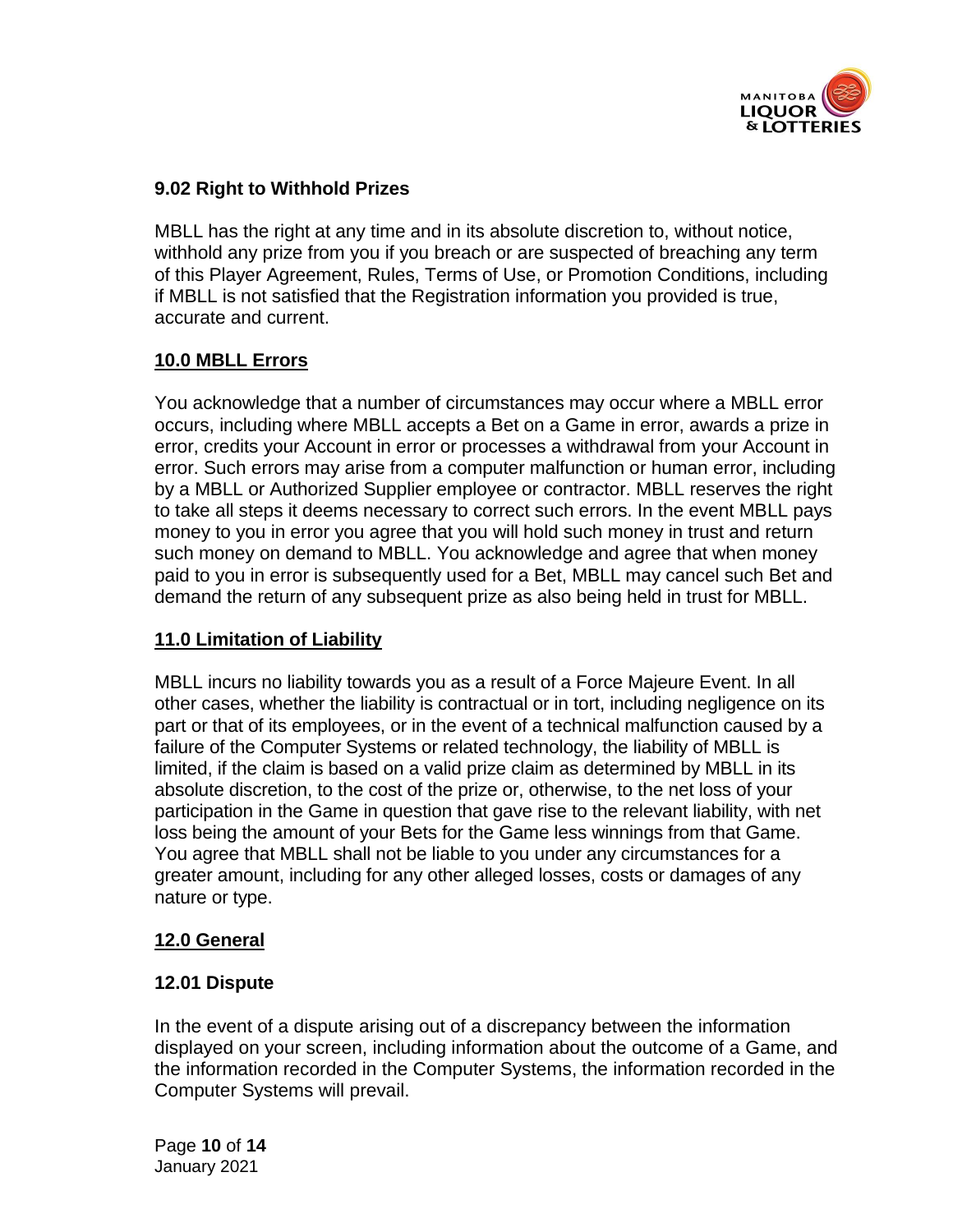

# **12.02 Interpretation**

In this Player Agreement: (a) a definition applies to other forms of the word; (b) the term "including" means "including without limiting the generality of the foregoing"; and (c) headings are for convenience reference only and do not affect the interpretation of this Player Agreement.

### **12.03 Governing Law**

All aspects of your use of PlayNow.com, including this Player Agreement, are governed by and must be construed in accordance with the laws of Manitoba and Canada.

In accordance with applicable laws, all lottery wins of \$1,001.00 or greater will be reviewed prior to prize award/deposit into the Player Account.

# **12.04 Intellectual Property**

MBLL, BCLC and WCLC are the owners or licensees of their respective copyright, trademarks and all other intellectual property rights in and to all aspects of PlayNow.com, and the content therein. Notwithstanding anything else on PlayNow.com, or in this Player Agreement, Rules, Terms of Use, or Promotion Conditions, you acquire no rights in or to any such copyright, trademarks or other intellectual property rights.

### **12.05 Entire Agreement**

This Player Agreement and the applicable Rules, Terms of Use, and Promotion Conditions constitute the entire agreement and understanding between you and MBLL in relation to all aspects of your use of PlayNow.com.

### **12.06 Enforceability**

The invalidity or unenforceability of any portion of this Player Agreement shall not affect the validity or enforceability of the other portions of the Player Agreement.

### **12.07 No Assignment**

Your Account cannot be assigned or transferred.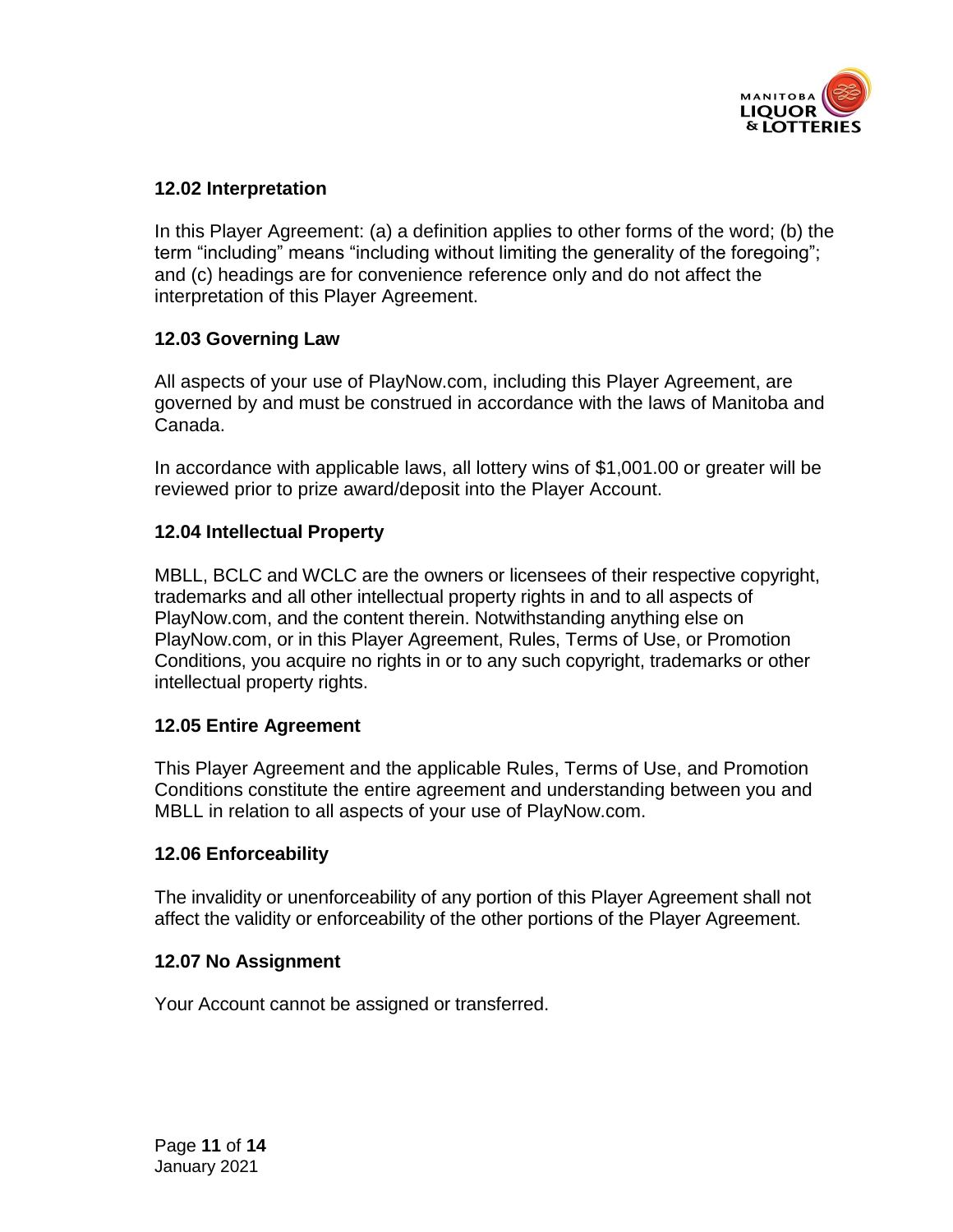

# **Schedule A**

### **Definitions**

The following words and terms, when used within this Player Agreement, shall have the following meanings, unless the context clearly indicates otherwise:

**"Account"** means the Account assigned to you on Registration which records funds deposited, your betting activity and withdrawals. Your Account is not a bank account and is not insured by the CDIC. Any funds deposited to your Account will not earn interest;

**"Account Balance Limit"** means the maximum value of funds that you can maintain in your Account as determined by MBLL; the maximum value subject to change without notice;

**"Authorized Suppliers"** means BCLC, WCLC, and any other gaming entities that supply services and equipment related to PlayNow.com;

**"BCLC"** means British Columbia Lottery Corporation;

**"Bet"** refers to any purchase or wager made by a Player on PlayNow.com;

**"Chargeback"** means a request by a financial institution to MBLL to return funds as a result of a cardholder contacting the financial institution to initiate a refund for a payment transaction pertaining to your Account that was made using the card or an account associated with the card;

**"Computer Systems"** means the computer systems utilized by MBLL for the operation of Games;

**"Direct Deposit"** means an electronic deposit of funds directly into your specified bank account;

**"Force Majeure Event"** means an event that interferes with MBLL's operation of its obligation in conducting, managing or operating Games under this Player Agreement, in whole or in part, arising or resulting from fire, flood, earthquake or other act of God, act of war, or other violence, failure of telecommunications, legislative changes, regulatory changes, riots, epidemics, or other calamity;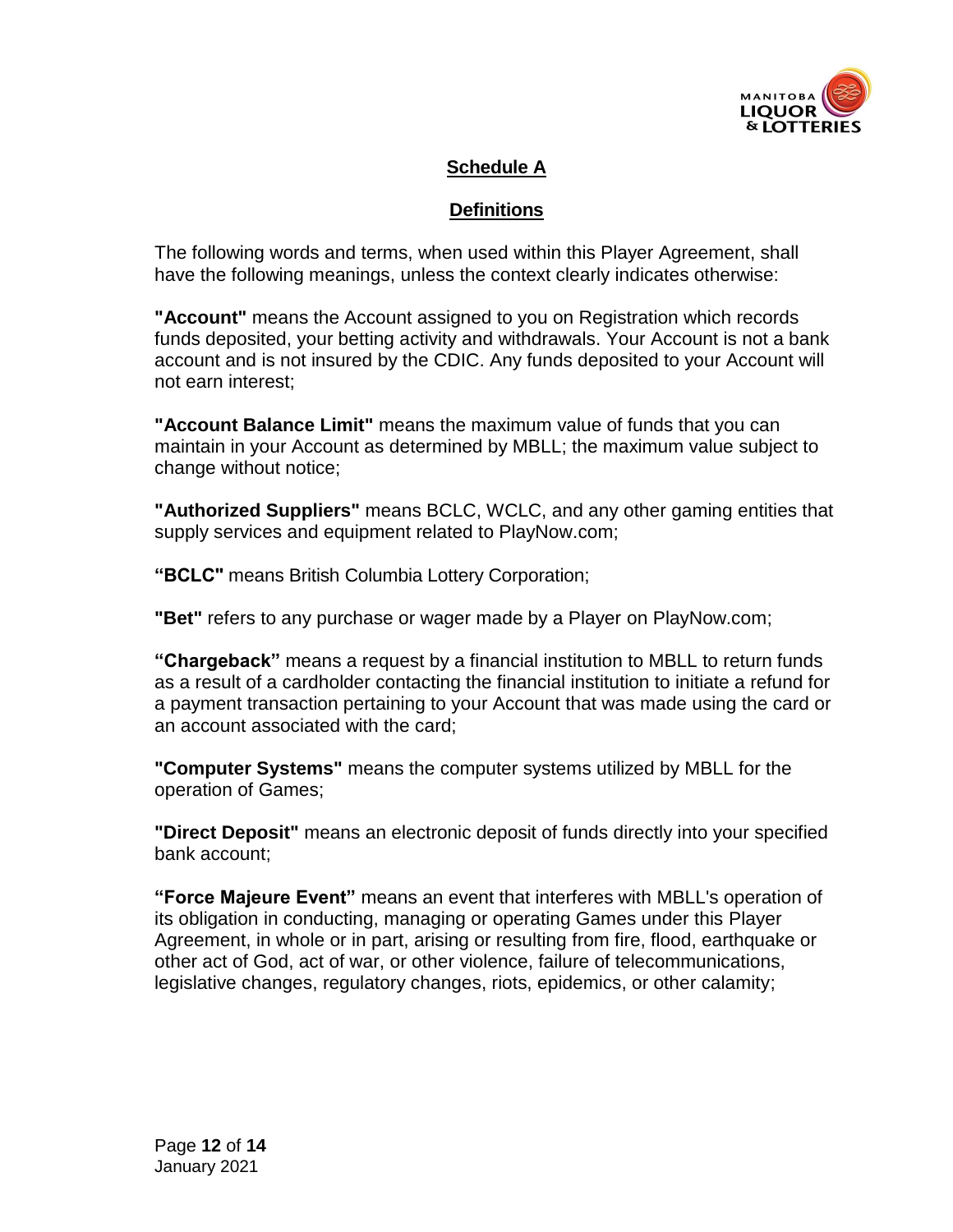

**"Game"** means any one of the mix of games to be offered by MBLL on PlayNow.com;

**"Inactive Account"** means an account which has no deposits and no Game Bets during a one year period;

**"MBLL"** means Manitoba Liquor and Lotteries Corporation;

**"Mobile Applications"** means applications offered by MBLL that are made available on a mobile device such as a smartphone or tablet.

**"Otherwise Prohibited"** means that an individual has been determined by MBLL in its sole discretion to be ineligible to register for or play on PlayNow.com;

**"Player"** means an individual who has satisfied the requirements of Registration and whose Account remains open pursuant to the terms of this Player Agreement;

**"Prohibited Activities"** means actual or attempted cheating, collusion, fraud, illegal activity or any other activity deemed inappropriate by MBLL or its Authorized Suppliers including:

- a. game manipulation, such as hedging bets or depositing funds and requesting them to be withdrawn after minimal bets are placed;
- b. using any automated device or software that makes decisions for you or takes your place as a live player; or
- c. exploiting errors in the software used in connection with the operation of PlayNow.com.

**"Promotion Conditions"** means conditions established by MBLL that apply to promotions offered on PlayNow.com;

**"PlayNow.com"** means the playnow.com website and Mobile Applications through which the Games are offered to a Player for play;

**"Receipt"** means a record issued of your Bet transaction which is deemed to be a receipt under the applicable Rules that govern the particular Game;

**"Registration"** means the process whereby you provide information to satisfy MBLL's requirements and, if approved, become a Player with an Account thereupon opened for you;